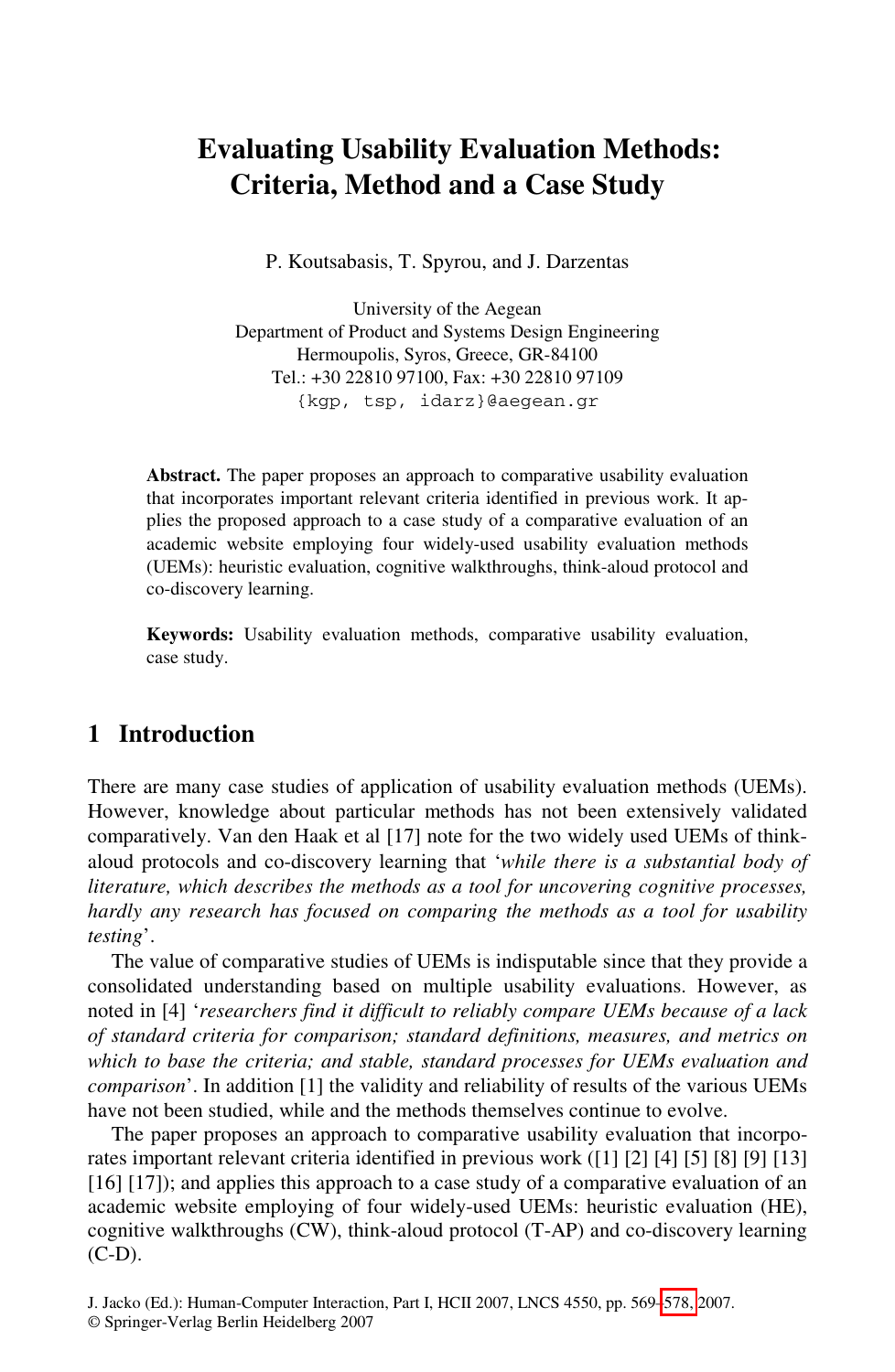#### **2 Related Work**

A comparative usability evaluation involves multiple evaluators or evaluation teams that employ a single or multiple UEMs to carry out parallel evaluations of the same target system. There are few comparative evaluations in HCI literature.

Hertzum and Jacobsen [5] present a comparative study concerning eleven UEMs evaluations carried out with three of the four methods studied in this paper, namely CW, HE, and T-AP. Their results show that the average agreement between any two evaluators who have evaluated the same system using the same UEM ranges from 5% to 65%, and no one of the three UEMs is in general more consistent than the others. Unfortunately, Hertzum and Jacobsen could not find studies where heuristic evaluation was performed by evaluators who aggregated the results of their individual inspections to a group output (which is the case for our study). Heuristic evaluations are usually applied by a group of inspectors or users and the individual results are then aggregated [12].

Van den Haak et al (2004) make a comparison of T-AP and C-D to test the usability of online library catalogues. The UEMs were compared upon four criteria of comparison related to digital libraries: number and type of usability problems detected; relevance of the problems detected; overall task performance; and participant experiences. The study involved 80 students. The main result of their study was that the UEMs revealed similar numbers and types of problems that were equally relevant.

Molich et al [9] report on the results a comparative evaluation of a single web site (Hotmail) by nine professional teams. The goal of this study was to investigate the consistency of the results obtained. Each team was let alone to select their particular UEM and carry out the evaluation according to their work practices. The results of this evaluation are quite surprising: a large ratio (75% - 232 of 310) of usability problems identified were unique for each team that participated in the experiment, while there were only two usability problems of the target system that were reported from six or more teams.

Other comparative evaluations with different foci are presented in [3] [4] [6] and [10].

These comparative studies differ in terms of goals and the criteria used to compare evaluator performance and/or UEMs. Of particular interest for comparative evaluation work is the work of Hertzum and Jacobsen [5] who investigate the evaluator effect in usability evaluations. The term denotes the fact that multiple evaluators evaluating the same interface with the same user evaluation method detect markedly different sets of problems [6]. They [5] propose three generic guidelines to minimize the evaluator effect:

- Be explicit on goal analysis and task selection.
- If it is important to the success of the evaluation to find most of the problems in a system, then we strongly recommend using more than one evaluator.
- Reflect on your evaluation procedures and problem criteria.

The work presented in this paper contributes to related work by synthesising a general set of criteria from previous work into a structured approach for comparative usability evaluations. Furthermore, it presents a case study of a comparative usability evaluation that provides various insights about the UEMs employed.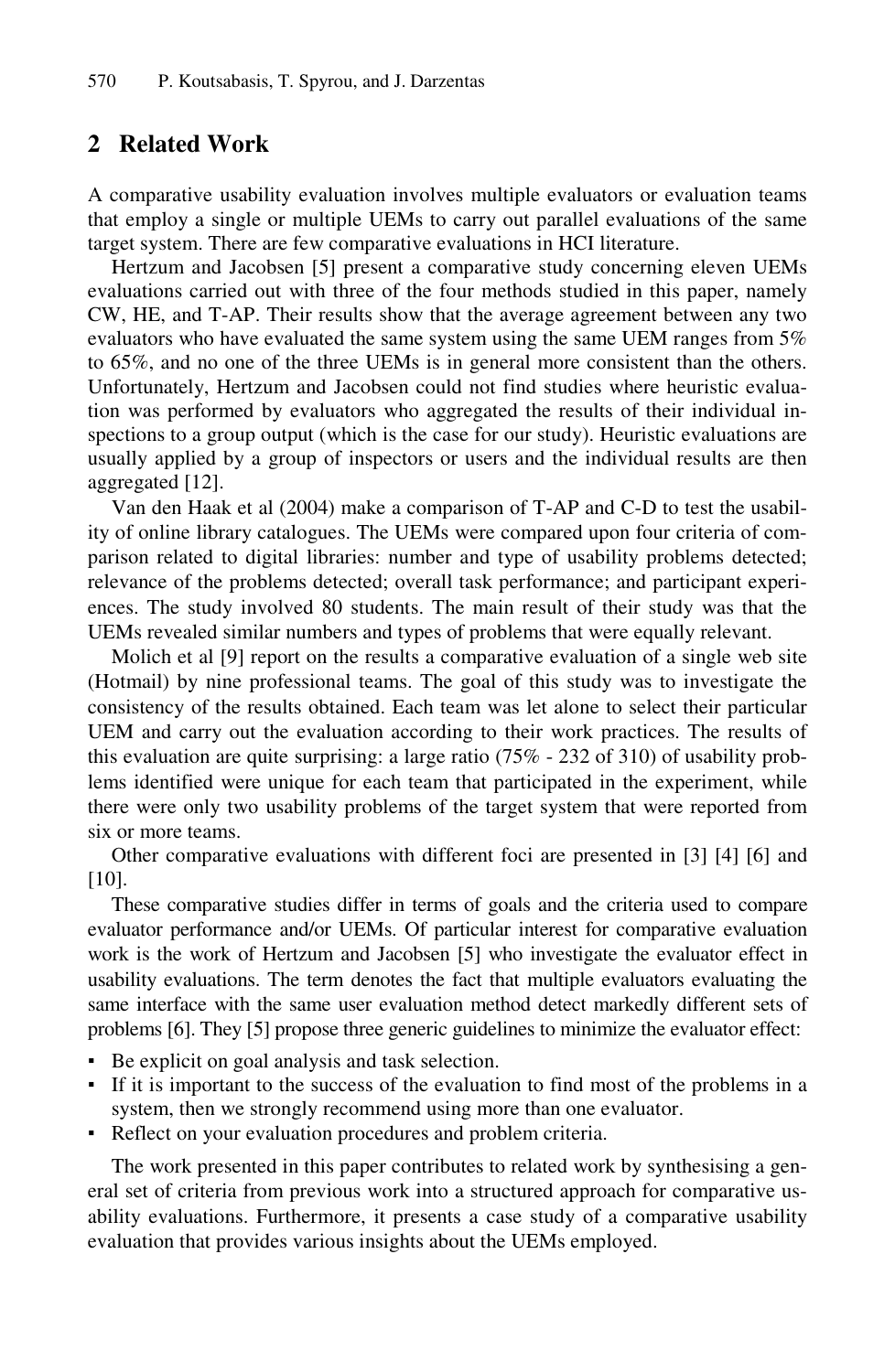## **3 A Structured Approach for Comparative Usability Evaluations: Criteria and Process**

#### **3.1 Criteria for Comparative Usability Evaluations**

The criteria that can be taken into account for comparative usability evaluations can be distinguished by whether they refer to the evaluation target or to the UEMs themselves. An example of the first category of criteria is [17] that evaluate a web-based digital library focusing on: layout, terminology, data entry and comprehensiveness. However, criteria that are related to the target system are quite different for systems that follow different user interface paradigms. On the other hand there are also generic criteria that refer to the UEMs and not the target system. Among these (a useful review is provided by [4]), the paper identifies as most important the following:

**Realness (or relevance)** refers to whether a usability finding is a real usability problem or not (or to what degree, i.e. a severe or not important problem). According to [4] the realness of usability findings can be determined by: a) comparing with a standard usability problem list; b) expert review and judgment; and c) by end-user review and judgement. Any approach includes advantages and drawbacks regarding applicability, cost-effectiveness and trustworthiness. In this respect further research includes: severity ratings [11] and combinations of severity and probability of occurrence [15].

**Validity (or accuracy)** can be defined as the ratio of the number of real usability problems with respect to the total number of findings (i.e. real and 'false alarms') for each application of UEM [4] [16].

**Thoroughness (or completeness)** is identified in [4] and [16] as the ratio of the number of (real) usability problems found by the application of a UEM with respect to the total number of usability problems that exist in the target system. Obviously validity requires that the total number of real problems has been identified through a detailed cross-examination of results produced by all UEMs.

**Effectiveness.** The criterion of effectiveness for UEMs has been synonymous to thoroughness and validity of usability findings by most related work [2] [4] [8]; this is also in line with the definition of effectiveness by the ISO 92412 standard for usability as the '*accuracy and completeness with which users achieve specified goals*'. Thus, the effectiveness of UEMs can be identified as the product of thoroughness and validity [4]. Some related work goes even further to the definition of effectiveness by adding the issue of predictive power of UEMs in relation to the uptake of usability findings by developer teams [7] [8]. The latter perspective has to cope with additional methodological considerations not only about the persuasiveness of usability findings reporting, but also about the nature of usability findings themselves e.g. 'objective' usability problems (such as broken links in a web site) are far more likely to be addressed by development teams, rather than 'subjective' findings (such as findings related to terminology), which are the most difficult to explain in usability reporting anyway.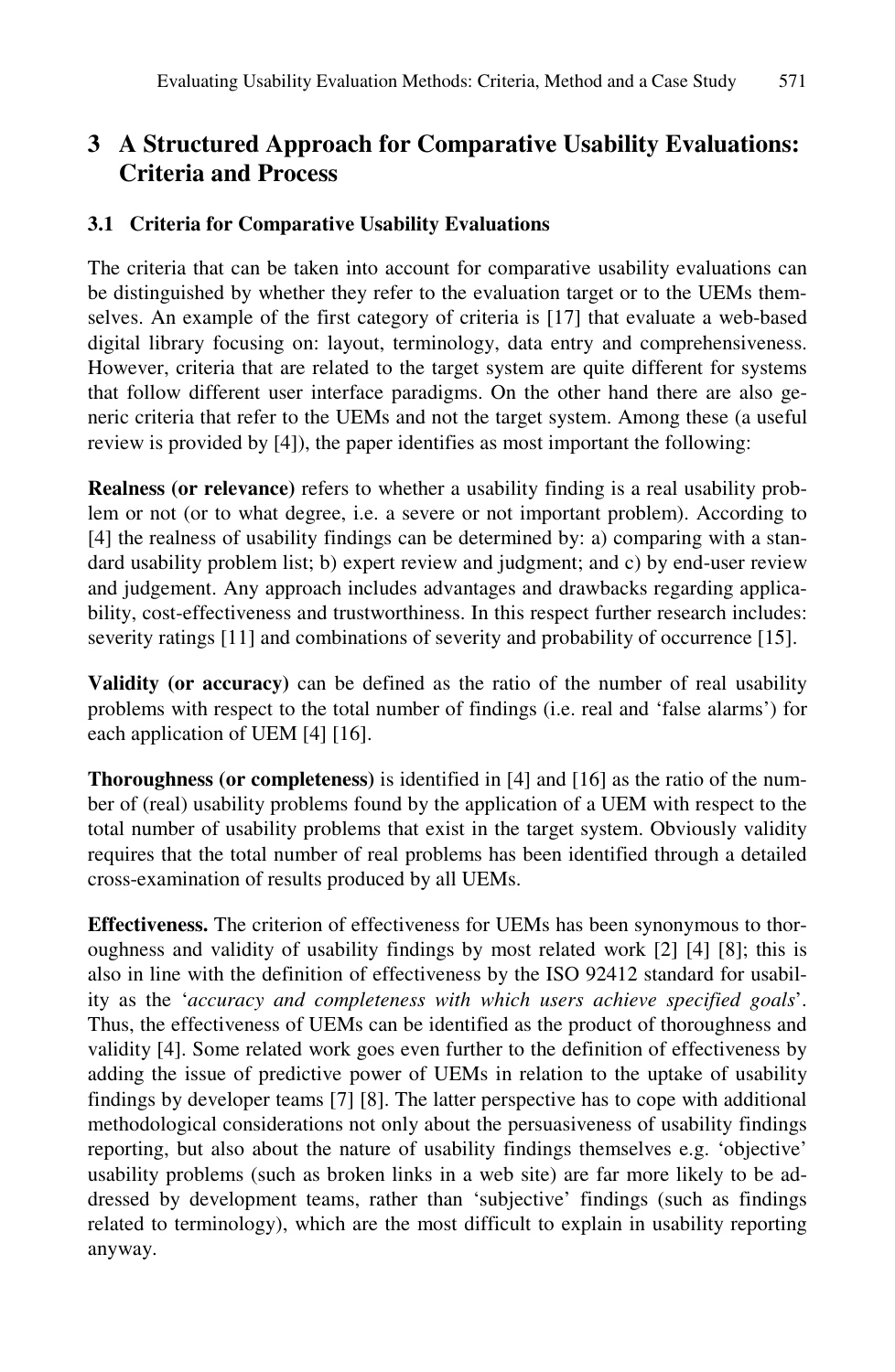**Consistency** has been related to reliability [4] and repeatability [13]. In our work, we use a working definition of consistency of UEMs in terms of repeatability, as the extent to which multiple applications of different usability inspection methods produce 'reasonably similar' results. This working definition is similar to the approach of [9]. Again, the need for the identification of means for trustworthy interpretation of the similarity of usability findings is required and may be addressed by the same ways as with the realness problem.

#### **3.2 Essential Process Steps for Carrying Out Comparative Usability Evaluations**

The set up and carrying out of any comparative usability evaluation needs first of all to ensure that it has controlled as much as possible the aspects of the experiment that are related to the evaluator affect, thus conform with the guidelines proposed by [5]. Furthermore, the processing of results needs to ensure effective decision making about the problems of realness or relevance of the results and about the similarity of the results obtained by the parallel usability evaluations. In order to address the issues above, we propose the following guidelines for comparative usability evaluations:

**Ensure Commons when Carrying out the Usability Evaluations:** A number of issues related to the preparation and carrying out of the parallel usability evaluations need to be addressed uniformly for each evaluation. In particular:

▪ *Select evaluators that have a similar level of experience for usability evaluations*. This can be achieved by selecting professional evaluators for carrying out the experiments. When this is not possible and novice evaluators must participate, then ensure that they work in teams and that they are closely supervised. Having more than one evaluator to carry out a usability evaluation is also proposed by [5] to maximise the number of results that can be obtained; when novice evaluators are employed, then working in teams can also assist their interaction towards resolving issues about the carrying out of the usability evaluation provided they are supervised by an experienced evaluator.

▪ *Assign UEMs to evaluators according to their experience*. It is generally better to allow evaluators to select a method in which they have experience or feel most comfortable in using it.

▪ *Provide a common set of tasks to carry out*. Unless a common set of tasks is provided, there is no way to ensure that evaluators have examined the same or at least similar areas of the target system.

▪ *Provide a common format for documentation - reporting of usability findings*. As Hartson et al [4] remark "*many UEMs are designed to detect usability problems but problem reporting is left to the developers/evaluators using the UEM... problem re*port quality will vary greatly according to the skills of the individual reporter at *communicating complete and unambiguous problem reports*." Reporting of usability problems can aid significantly the processing of results, especially for the case of parallel usability evaluations.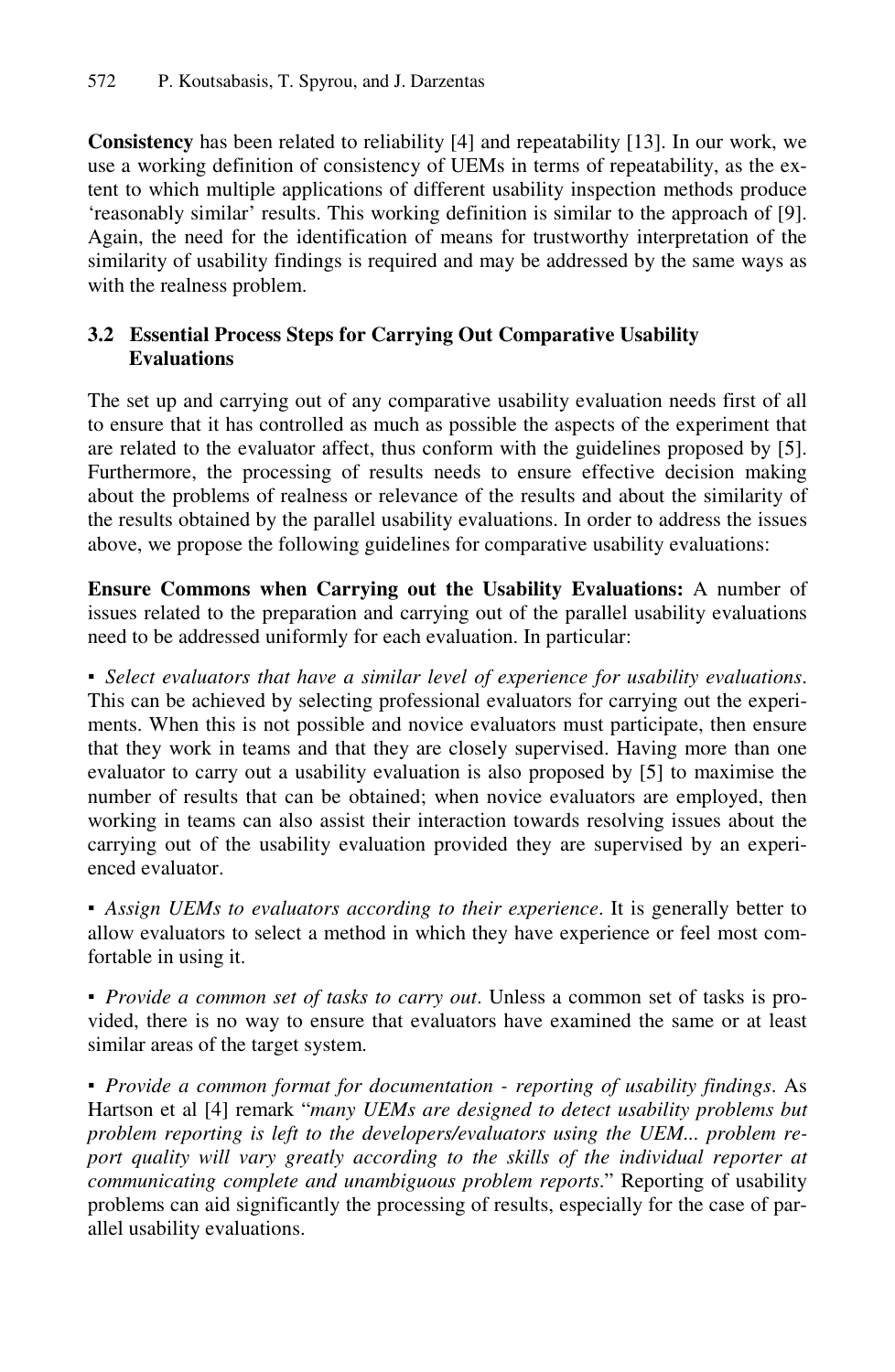#### **Ensure effective decision making when processing the results of multiple usability evaluations:** In particular,

▪ *Select criteria for comparative usability evaluation*: As discussed in related work there are various criteria that can be considered for comparative evaluations. We make use of the criteria list presented in section 3.1, in order to draw more general conclusions about UEMs. However, aspects related to the target system affect the performance of UEMs, such as the user interface paradigm (e.g. hypertext, WIMP, 3D, etc.) and the level of maturity of the target system (e.g. application or prototype). For example, it has been argued that usability inspection methods may be more appropriate for finding problems in the early design stage of an interactive system [3]. Therefore, any conclusions drawn need to be interpreted carefully in the context of the particular class of target systems.

▪ *Select a decision criterion for relevance of usability findings*: making decisions about the realness or relevance of usability findings has been addressed in various as discussed above. We have addressed the relevance problem in a two-stage approach: first, the evaluation teams provided as part of their documentation their argumentations upon each usability finding; secondly, all usability findings were rated by an experienced usability evaluator (the first author of the paper) upon a three-scale severity scheme: 0 – not a problem; 1: minor problem; 2: serious problem.

▪ *Select a decision criterion for similarity of usability findings*: when all evaluations are available, there is a need to go through the reports in order to identify the similarity of usability findings. Again, we followed an expert-based approach for this task, which is the most usual condition in parallel usability evaluations. In this case it is however generally advisable that more than one expert performs this task. Van den Haak et al [17] have used five experts to interpret the results of their comparative study. However, there are various practical problems with involving more than a single expert. The amount of time that is needed to go through all evaluation reports, to process the large pool of data in terms of relevance and similarity and to resolve ambiguities and disagreements actually requires a lot of synchronous work. Therefore, we have used a single expert to go through the data, as well as others (e.g. [9]).

## **4 A Case Study of Comparative Usability Evaluation**

#### **4.1 Evaluation Object**

The web site evaluated is that of the Department of Product and Systems Design Engineering (www.syros.aegean.gr), University of the Aegean and has been operating since September 2000. The web site was designed to address the emerging needs of the new department and has been extended since, by the addition of web-based subsystems (both open source and in-house developments) for the support of administrative and teaching tasks.

#### **4.2 Participants**

The usability evaluations were carried out by the MSc students of the department in terms of partial fulfilment of their obligations for the course on interaction design.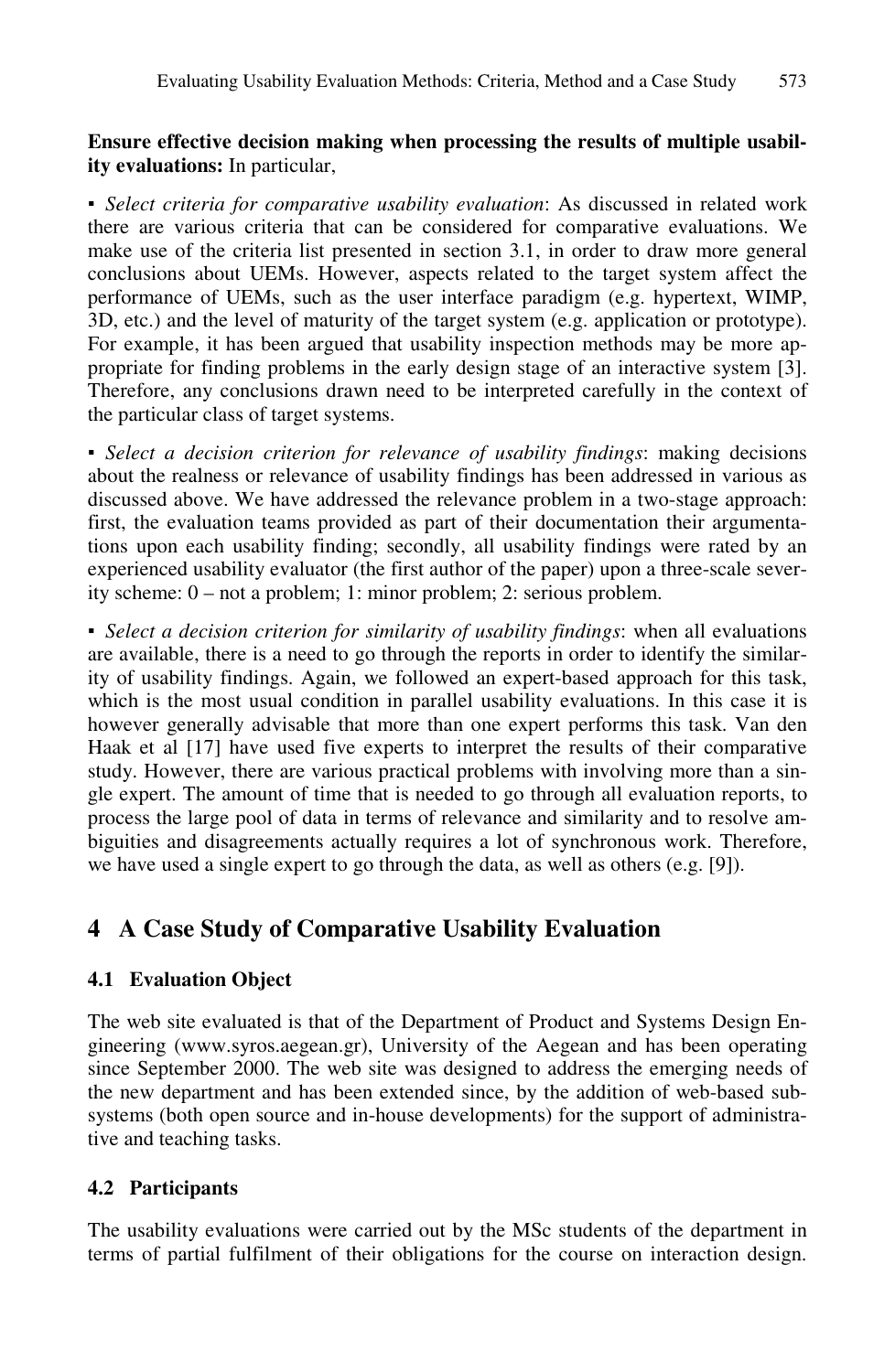The students have a wide range of backgrounds about design having graduated from departments such as arts, graphic design, industrial engineering and information systems. Only two (out of a total of 27) students had limited experience on usability from their bachelor studies and had carried out a usability evaluation before. However, all students had considerable knowledge about the web site since they had been using it repeatedly.

Thus the selected subjects had a similar level of usability experience (novice) but a good knowledge of the target system. According to Nielsen [10] who reports in the context of heuristic evaluation: "*usability specialists are better than non-specialists at performing heuristic evaluation, and "double experts" with specific expertise in the kind of interface being evaluated perform even better*". Thus the lack of previous experience of selected subjects on usability evaluations was partly compensated by their good knowledge of the target system. Furthermore, the progress of the exercise was reviewed in weekly sessions with all teams in order to allow for resolution of queries and guide the smooth progress of the usability evaluations. Finally the fact that there was a team that carried out the evaluation instead of single novice designers encouraged critical discussion and group decision making about the findings of the usability evaluation.

#### **4.3 Tasks and Methods Selected**

The evaluation teams were assigned one from the four usability evaluation methods of heuristic evaluation (HE - 3 teams), cognitive walkthroughs (CW - 3 teams), thinkaloud protocol (T-AP - 3 teams) and co-discovery learning (C-D 1 team) according to their degree of confidence for carrying out a usability evaluation with each one of these methods. All four methods are widely used in industry and academia for usability evaluation. The evaluation teams were provided with an analytic template for documenting the results, which included table of contents for the usability report and a predefined categorization of types of usability problems.

The evaluation teams should test the system by following two given user tasks:

- For a student, to locate information about a specific course: course description, instructor and online notes.
- For a visitor of the department, to locate necessary information about visiting the department at Hermoupolis, Syros, Greece: the map of the town, accommodation information and travel information.

The evaluation teams were given a two-month period to organise, carry out and document the usability evaluation. Their main deliverables were the usability report and their presentation of their results to an open to all discussion session.

#### **4.4 Results**

**Realness or relevance:** The realness of usability findings (**Table 1**) is generally high in most methods even reaching 100% in one case of HE. However, three UEMs were identified with a rather large number of false (not real) usability findings HE2, CW2 and C-D1. The fact that this variability appeared in three different UEMs leads to the conclusion that it cannot be safely related to intrinsic characteristics of methods themselves but rather to the inexperience of the evaluation teams.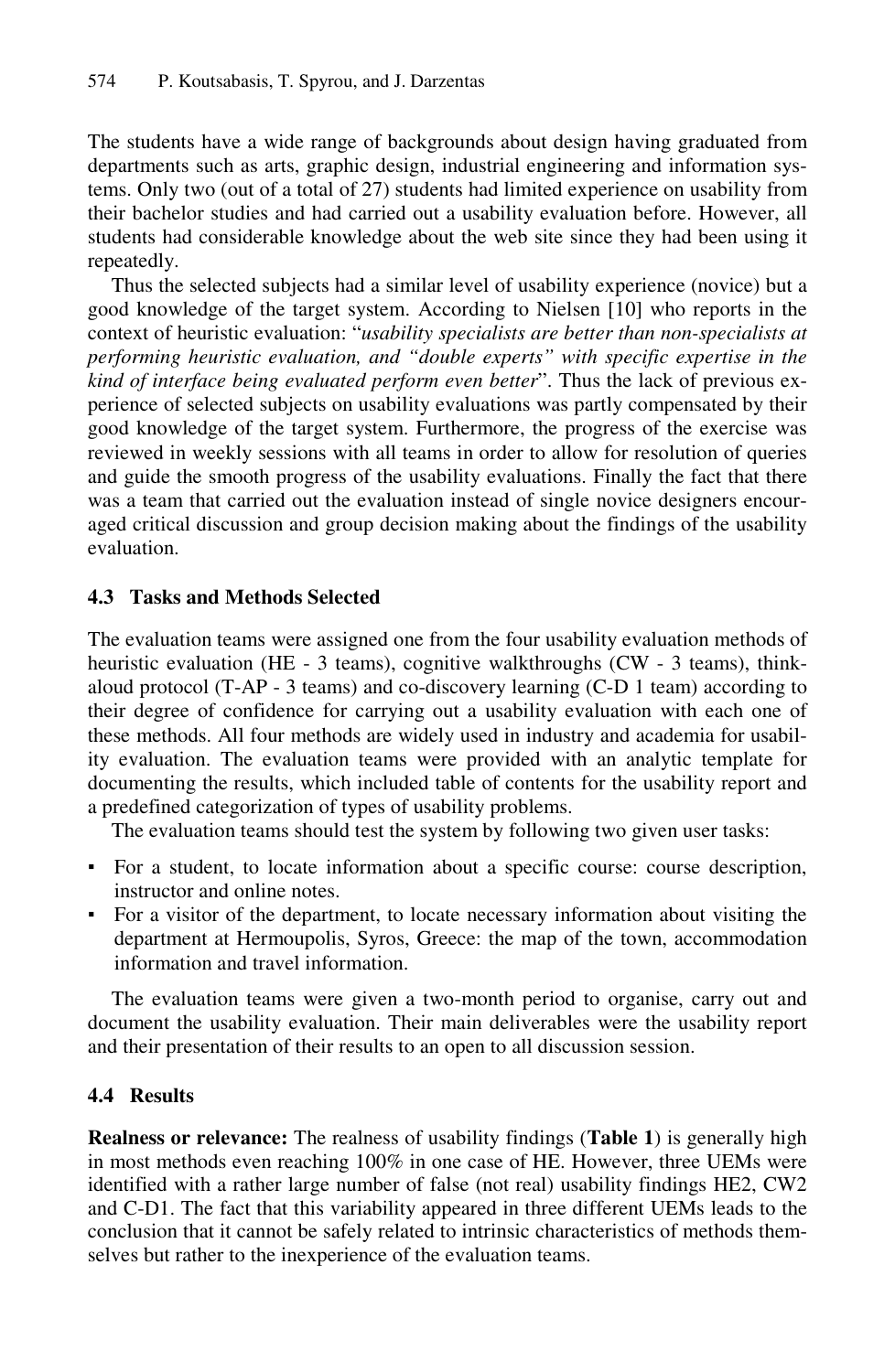|                 | Usability |          | $0:$ not a | $1:$ minor     |       |             | $2:$ major | Real usability   |        |
|-----------------|-----------|----------|------------|----------------|-------|-------------|------------|------------------|--------|
| <b>UEMs</b>     | findings  |          | problem    | problem        |       | problem     |            | problems $(1+2)$ |        |
| HE <sub>1</sub> | 18        |          | $5.6\%$    | 6              | 33.3% | 11          | 61.1%      | 17               | 94.4%  |
| HE <sub>2</sub> | 28        | 8        | 28.6%      | 8              | 28.6% | $\mathbf Q$ | 32.1%      | 17               | 60.7%  |
| HE3             | 14        | $\theta$ | $0.0\%$    | $\overline{4}$ | 28.6% | 10          | 71.4%      | 14               | 100.0% |
| CW1             | 21        | 3        | 14.3%      | $\overline{4}$ | 19.0% | 14          | 66.7%      | 18               | 85.7%  |
| CW2             | 24        | 6        | 25.0%      | $\overline{4}$ | 16.7% | 13          | 54.2%      | 17               | 70.8%  |
| $T-AP1$         | 21        |          | $4.8\%$    | 6              | 28.6% | 13          | 61.9%      | 19               | 90.5%  |
| $T-AP2$         | 18        |          | $5.6\%$    | 3              | 16.7% | 14          | 77.8%      | 17               | 94.4%  |
| $T-AP3$         | 17        | 3        | 17.6%      | $\overline{4}$ | 23.5% | 10          | 58.8%      | 14               | 82.4%  |
| $C-D1$          | 39        | 10       | 25.6%      | 14             | 35.9% | 15          | 38.5%      | 29               | 74.4%  |
|                 | 200       |          |            |                |       |             |            | 162              |        |

**Table 1.** Realness of usability findings and severity ratings

**Validity:** The validity of UEMs (**Table 2**) can be directly measured out of the process of identifying the realness (or relevance) of usability findings. Baring in mind that the evaluator teams had little experience in usability evaluations, the validity of UEMs was quite satisfactory besides the three applications of methods that were discussed above.

| <b>UEMs</b>     | Usability findings | Real usability problems | Validity $(\%)$ |
|-----------------|--------------------|-------------------------|-----------------|
| HE1             | 18                 |                         | 94.4%           |
| HE <sub>2</sub> | 28                 | 17                      | 60.7%           |
| HE3             | 14                 | 14                      | 100.0%          |
| CW1             | 21                 | 18                      | 85.7%           |
| CW2             | 24                 | 17                      | 70.8%           |
| $T-AP1$         | 21                 | 19                      | 90.5%           |
| $T-AP2$         | 18                 |                         | 94.4%           |
| $T-AP3$         | 17                 | 14                      | 82.4%           |
| $C-D1$          | 39                 | 29                      | 74.4%           |

**Table 2.** Validity of Usability Evaluation Methods

**Thoroughness:** Thoroughness can be specified by the total number of real usability problems identified by each UEM divided by the total number of real problems that exist in the system, which is the sum of unique real problems identified by all methods. The eight out of nine UEMs demonstrated similar performance regarding the thoroughness measure (**Table 3**): they identified about 1/4 to 1/5 of the total number of the usability problems found throughout the system. The last UEM (co-discovery learning) resulted to an impressive (in comparison to the other UEMs) 41.4% of usability problems identified.

**Effectiveness:** The effectiveness of UEMs can be identified as the product of thoroughness and validity (**Table 4**). The effectiveness of UEMs has demonstrated wide ranging results:

Five out of nine UEMs identified about  $1/4$ -1/5 of the total number of usability problems effectively (HE1: 22.9%; HE3: 20%; CW1: 22%; T-AP1: 24.6%; T-AP2: 22.9%)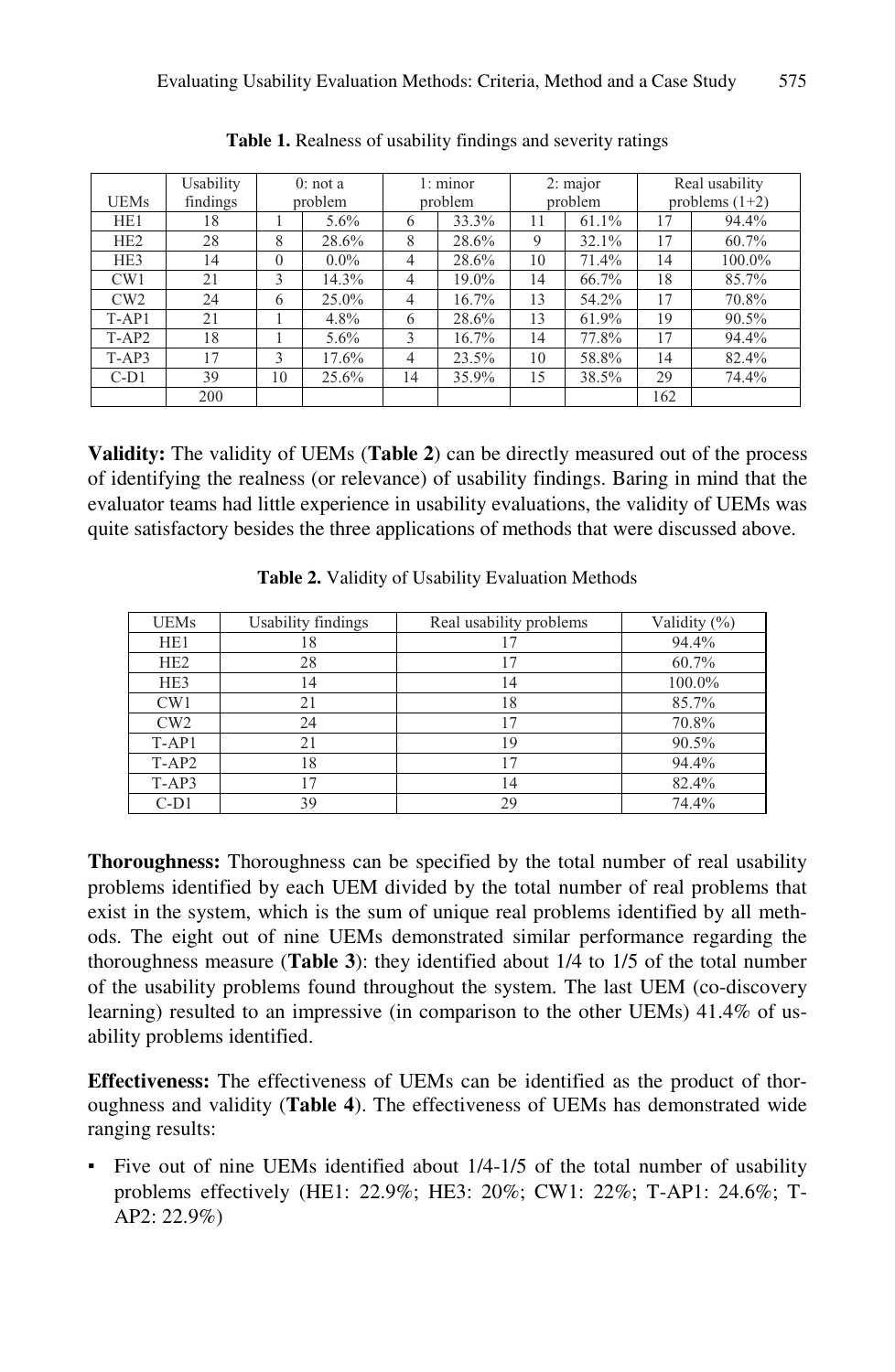- Another three out of nine methods identified 1/6 of the total number of usability problems effectively (HE2: 14.7%, CW2: 17.2% and T-AP3: 16.5%).
- Only one UEM identified almost 1/3 the total number of usability problems effectively (C-DL1: 30.8%)

The overall results about the effectiveness of UEMs are unsatisfactory with regard to one of the central questions in usability evaluation: whether the application of a single UEM can identify a considerable amount of usability problems. This was also shown by the comparative usability evaluation work of [9] that uses professional design teams.

A second interesting result, regarding the comparison of the effectiveness of UEMs themselves is that the co-discovery learning method was significantly more effective than all other methods. Thus, it seems that this method seems to significantly help young teams to perform better than the other three methods. On the other hand, the fact that only one team selected this method constraints the safety of the conclusion, which can also be further pursued in other comparative usability evaluations.

|                 | Total number of         | Total number of usability prob- |                      |
|-----------------|-------------------------|---------------------------------|----------------------|
| <b>UEMs</b>     | real usability problems | lems that exist in the system   | Thoroughness $(\% )$ |
| HE1             |                         |                                 | 24.3%                |
| HE <sub>2</sub> | 17                      |                                 | 24.3%                |
| HE3             | 14                      |                                 | 20.0%                |
| CW1             | 18                      |                                 | 25.7%                |
| CW2             | 17                      | 70                              | 24.3%                |
| $T-AP1$         | 19                      |                                 | 27.1%                |
| $T-AP2$         | 17                      |                                 | 24.3%                |
| T-AP3           | 14                      |                                 | 20.0%                |
| $C-D1$          | 29                      |                                 | 41.4%                |

**Table 3.** Thoroughness of Usability Evaluation Methods

| <b>UEMs</b>     | Effectiveness |
|-----------------|---------------|
| HE1             | 22.9%         |
| HE <sub>2</sub> | 14.7%         |
| HE <sub>3</sub> | 20.0%         |
| CW1             | 22.0%         |
| CW2             | 17.2%         |
| $T-AP1$         | 24.6%         |
| $T-AP2$         | 22.9%         |
| $T-AP3$         | 16.5%         |
| $C-D1$          | 30.8%         |

**Table 4.** Effectiveness of UEMs

**Consistency:** The consistency of UEMs was not satisfactory (Table 5). About the half of usability problems found (50.7%) were uniquely reported by the application of just one UEM. Furthermore, only 2 of a total of 9 teams found a consistent set of about 1/4-1/5 of the total number of usability problems (22.9%). On the contrary there was not a single usability problem that was identified by all UEMs.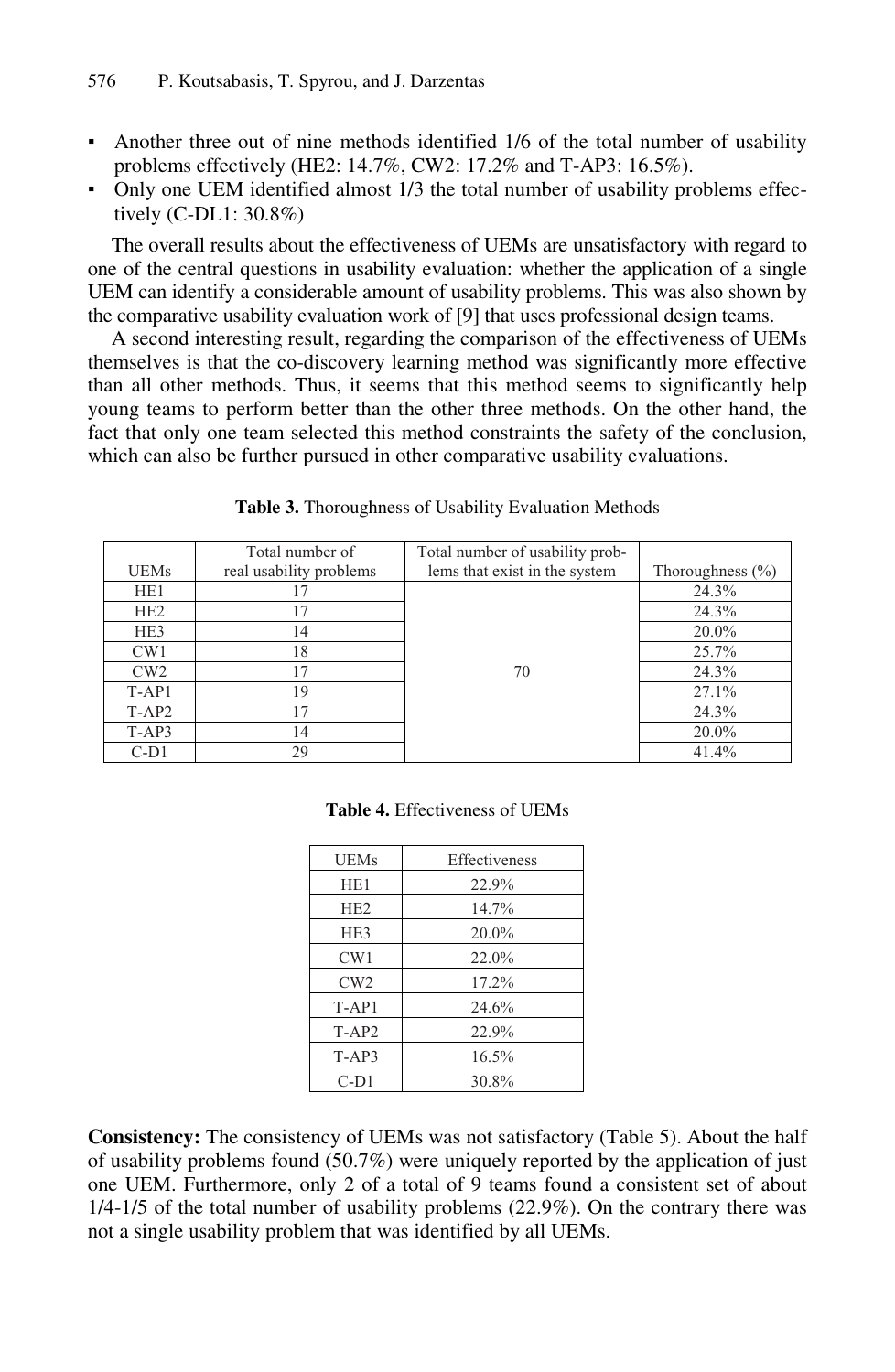| Total number of usability problems | 70       | $\frac{0}{0}$ |
|------------------------------------|----------|---------------|
| found by 9 teams / UEM             | $\left($ | $0.0\%$       |
| found by 8 teams / UEM             |          | 1.4%          |
| found by 7 teams / UEM             | 3        | 4.3%          |
| found by 6 teams / UEM             | 5        | 7.1%          |
| found by 5 teams / UEM             | $\Omega$ | $0.0\%$       |
| found by 4 teams / UEM             | 5        | 7.1%          |
| found by 3 teams / UEM             | 5        | 7.1%          |
| found by 2 teams / UEM             | 16       | 22.9%         |
| $\ldots$ found by 1 team / UEM     | 35       | 50.0%         |

#### **Table 5.** Consistency across UEMs

#### **4.5 Discussion**

The main conclusions that stem out of the case study are that:

- The employment of a single method is not enough for comprehensive usability evaluation. If it is important to find most problems, parallel evaluations can be carried out.
- No method was found to be significantly more effective or consistent than others.
- The realness and validity of evaluation results was considerably high for most teams, which counts for young designers' supervised participation to usability evaluations.

In the case study presented, we have followed the proposed approach to inform current practice regarding the use of UEMs. The educational setting in which the case study was carried out imposed restrictions regarding the selection of evaluators (i.e. supervised teams of novice evaluators), the assignment of UEMs (i.e. only one team felt confident to carry out the usability evaluation following co-discovery learning) and the processing of results (i.e. an expert-based approach was followed to make final decisions about the relevance and similarity of the usability findings). On the other hand, the educational setting was convenient for a number of other reasons including that: UEMs were applied according to a common set of lecture notes; evaluators followed a common format for reporting; and they followed the same tasks to evaluate the system. These conditions are hard to achieve in an industrial setting. For example, Molich et al [9] perform a comparative usability evaluation where the evaluator teams use different UEMs (actually combinations of UEMs that have evolved by practice) and different templates for reporting.

### **5 Summary and Conclusions**

Comparative usability evaluations are important for the throrough identification of usability problems and the comparison of UEMs in particular contexts. The paper contributes to the understanding of criteria for comparative usability evaluation both in terms of providing a method for this task and by presenting a relevant case study